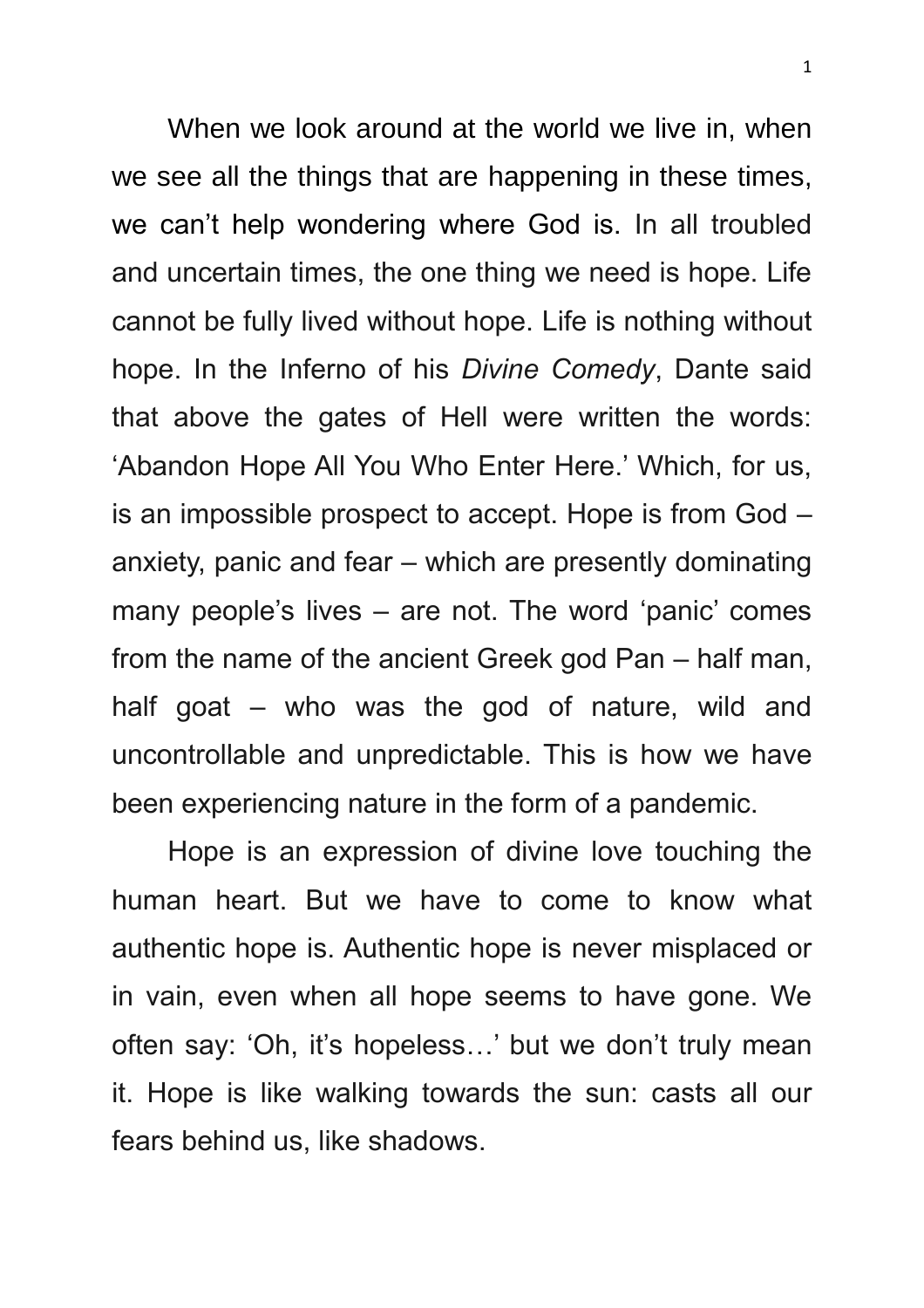"I hope it doesn't rain tomorrow" – that's not authentic hope…

"I hope you have a good flight"- that's not authentic either...

"I hope you enjoy the concert" – neither is that…

"I hope you get lucky on the lottery" – and that certainly isn't.

Hope isn't some vague wish that things will turn out the way we want them to  $-$  because in this life they hardly ever do. Authentic hope is actually *trust* – that's exactly what it is – and trust is never in the weather or a performance or the lottery; trust is always in a *person*. Trust is an exchange of deep confidence between persons. It is a radical characteristic of being human. Trust helps us to get through even the worst of times and it is the womb that gives birth to joy. There is nothing sentimental or soft about this joy – it has nothing to do with what we call 'happiness'. Unlike happiness, it does not depend on outward circumstances. It is a wellspring within each one of us, whether we learn to drink from it or not.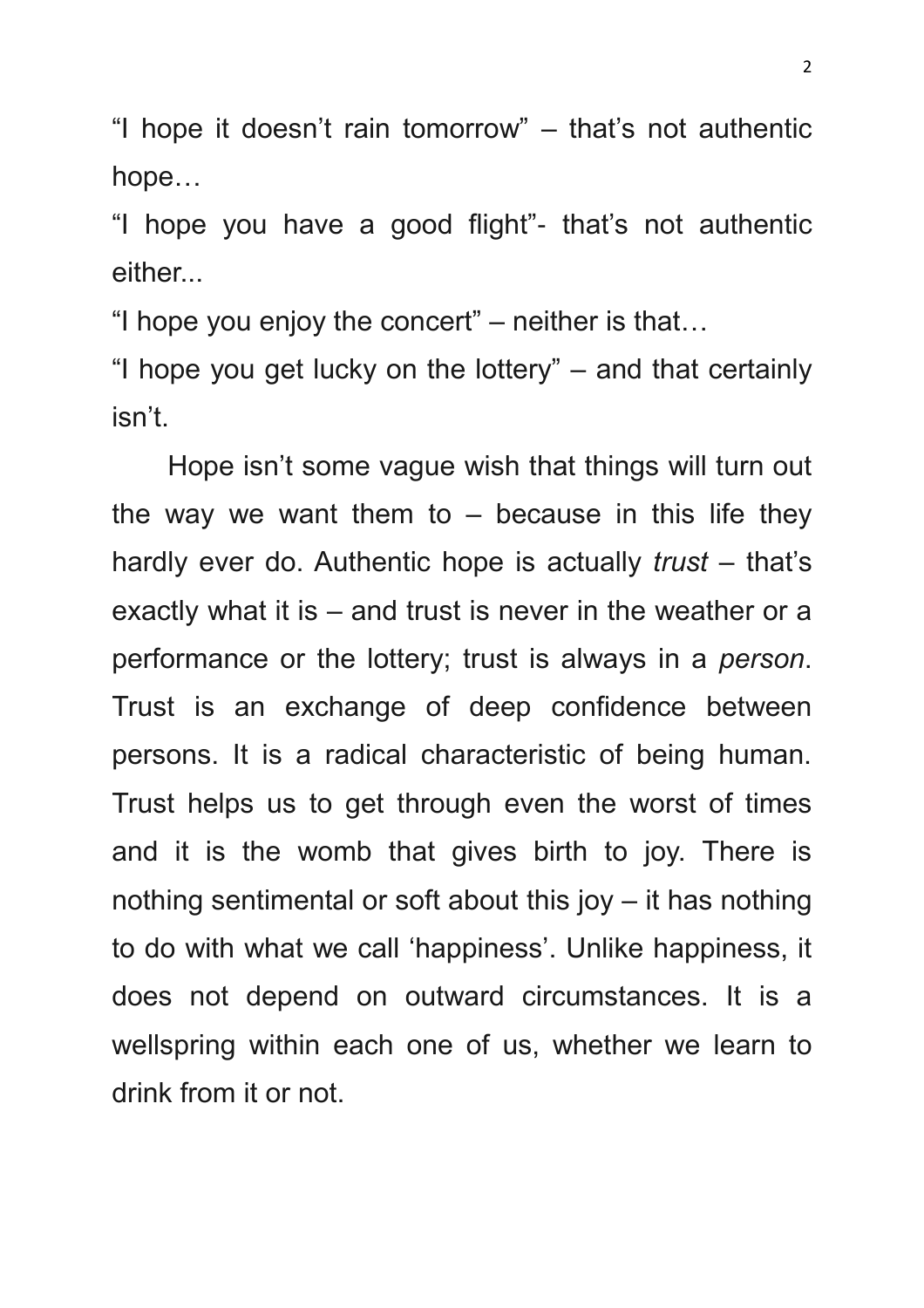It isn't just the pandemic, either: the present suffering being inflicted on the people of Ukraine – terrible though it is – is not the only example of violence, aggression, conflict and persecution. There have always been wars somewhere in the world since primitive man first turned a stone into a weapon. Even so, we can still hope, because if authentic hope is trust, and if trust is always in a person, then our trust must be in the Person of Jesus Christ, who said in the gospel of John from which today's reading comes: "Do not let your hearts be troubled and do not be afraid." (14:27). And in Luke, he said: "There is no need to be afraid, little flock." (12:32). The 14<sup>th</sup> century world that Julian of Norwich lived in was a very troubled one: she, too, knew what a pandemic was, because at the time she was receiving her revelations, the Black Death – bubonic plague, as we know it – had wiped out two-thirds of the population of Europe. If that wasn't enough, England and France had started the so-called 'Hundred Years War', climate change had caused heavy rains and cold winters that destroyed crops, and there was a severe, widespread shortage of food.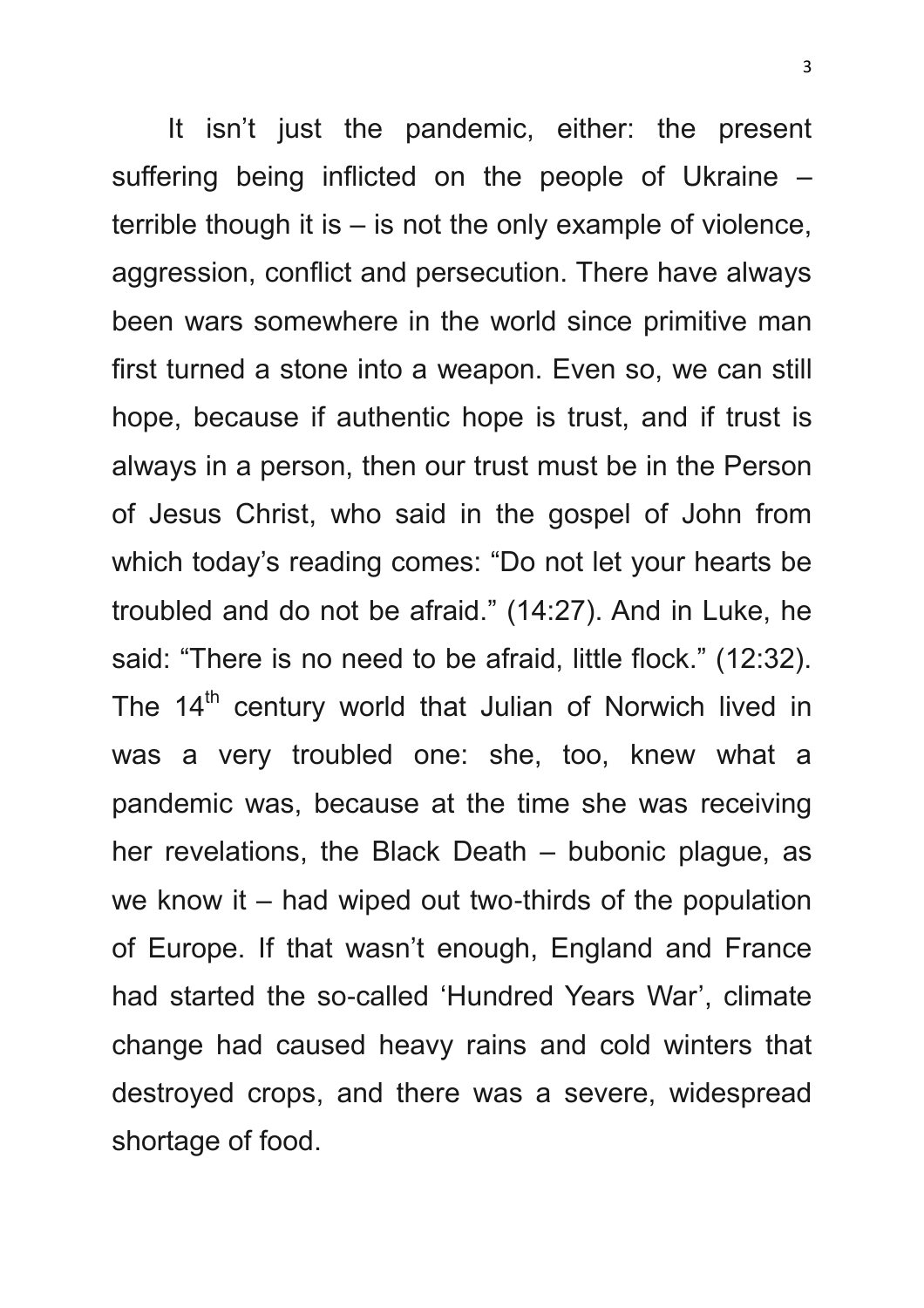Yet despite all this – actually, it was probably *because* of it – the Lord said to her: 'All shall be well, and all shall be well, and all manner of thing shall be well.' Although the evidence in the world all around her suggested quite the opposite, Julian trusted in the Person of Jesus Christ.

One of my favourite quotations about hope in the midst of overwhelming darkness comes from the third volume – *The Return of the King –* of J.R.R. Tolkien's *The Lord of the Rings*. Frodo and Sam are wandering through Mordor, at the end of their strength, seemingly utterly defeated. Then Sam sees something:

"There, peeping among the cloud-wrack above a dark tor high up in the mountains, Sam saw a white star twinkle for a while. The beauty of it smote his heart, and as he looked up out of the forsaken land, hope returned to him. For like a shaft, clear and cold, the thought pierced him that in the end the Shadow was only a small and passing thing: there was light and high beauty for ever beyond its reach."